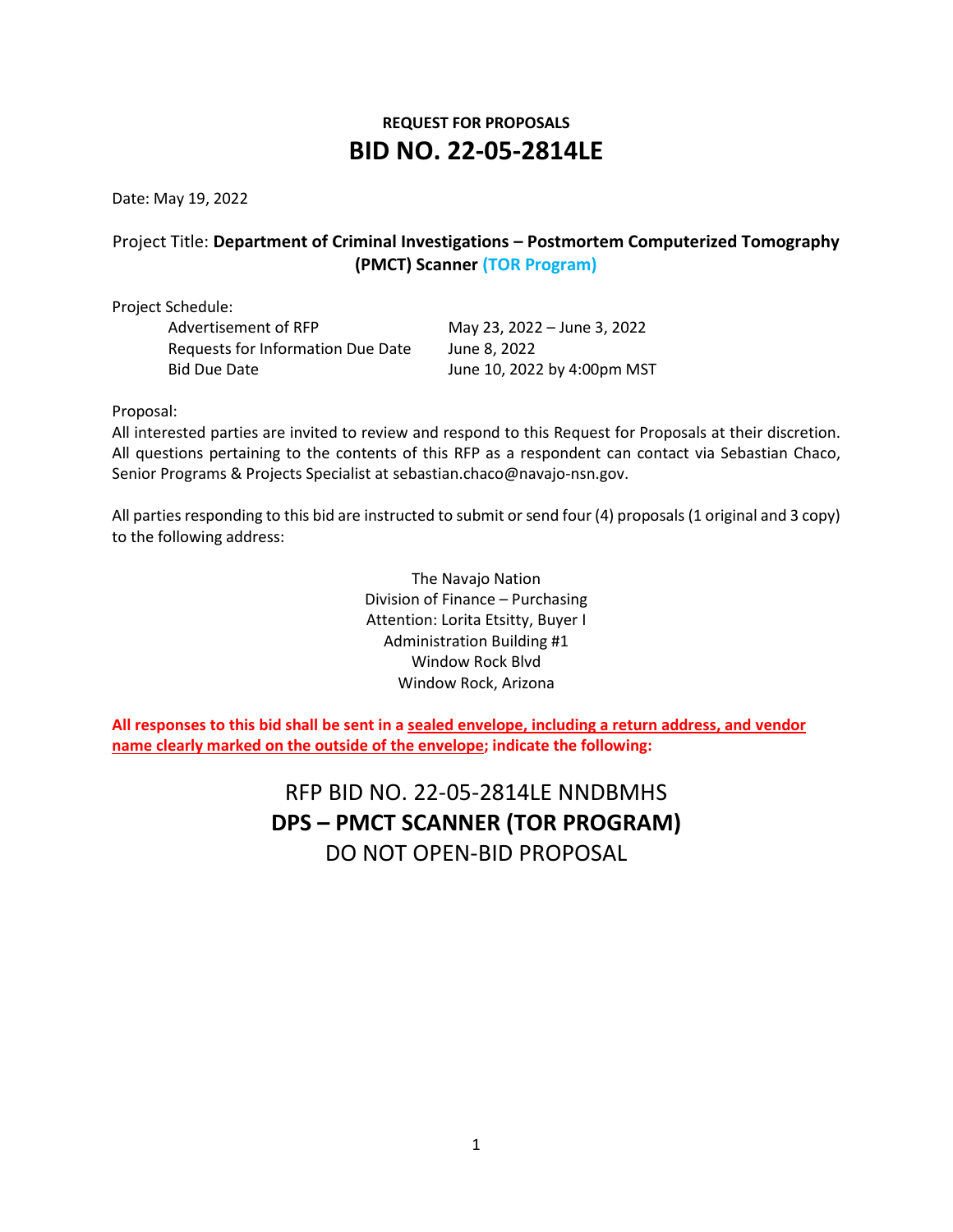#### GENERAL INFORMATION AND GUIDELINES FOR THIS RFP

## I. DESCRIPTION OF THE ORGANIZATION

The Navajo Nation Division of Behavioral and Mental Health Services (DBMHS) is a federally funded program operating outpatient and inpatient counseling services throughout the Navajo Nation. The primary purpose of the Tribal Opioid Response Grant is to address the opioid crisis in tribal communities by increasing access to culturally appropriate and evidencebased intervention, prevention, and treatment including medication-assisted treatment. DBMHS will be collaborating with Department of Criminal Investigation on this RFP and procuring processes.

#### II. SCOPE OF THE CONTRACT

The Navajo Nation intends to enter into a professional services contract with one (1) responsive, qualified, and independent consultant/organization to complete all work as described in the attached scope of work.

#### III. RESPONDENT REQUIREMENTS

All respondents must have the capabilities listed herein, including sufficient detailed information with regard to experience and expertise in meeting the following requirements:

- 1. A legitimate and credible vendor with experience and history with providing the described services
- 2. Vendor must be able to operate independently in providing described services for the program.
- 3. The Navajo Business Opportunity Act 5 NNC § 201, 205 will apply.
- 4. Federal requirements, if applicable
- 5. All workmanship and materials shall comply with applicable Safety Codes.
- 6. As built drawings of all completed work.

## IV. SCOPE OF WORK (See Attached)

#### V. REQUIREMENTS

The respondent will furnish all requested information as specified in the RFP.

## VI. PROPOSAL CONTENT AND REQUIRED INFORMATION

Please utilize the outline described below with four (4) copies.

- 1. Organizational letter expressing your interest and a brief description of your proposed services. Do not reveal or refer to the cost in this letter.
- 2. Organization qualifications and project experience. Include references.
- 3. Scope of Work
- 4. Product Specifications including cut sheets.
- 5. Design (detailed plan with depicting layout).
- 6. Schedule
- 7. Copies of licenses, certifications, insurance certificates, and other relevant documents.
- 8. Costs to be submitted in a **separate sealed envelope.** (Detailed breakdown of costs: Material, Labor, and other applicable costs; NN Sales Tax.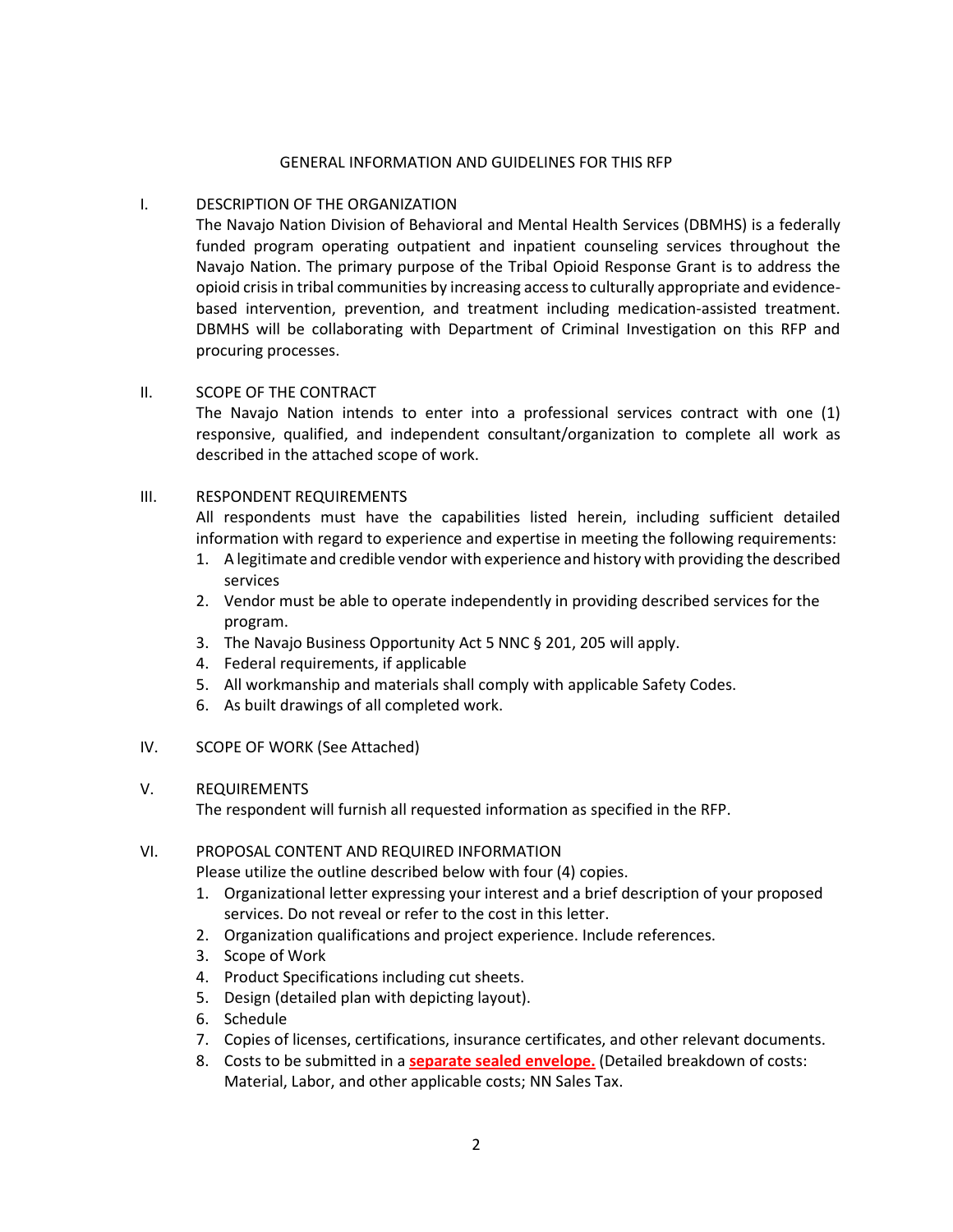- 9. Compliance: Any proposal that does not adhere to this format and does not address each specification, requirement, or scope of work as outlined, may be deemed nonresponsive and rejected on that basis.
- VII. EVALUATION PROCESS (pre-qualifying process)
	- 1. Evaluation Criteria
		- a. Qualifications, credentials, and 5 years work experience. This includes the capabilities to provide all requested services. (20 points)
		- b. Quality of products, ability to install, and warranty services. (30 points)
		- c. Project Schedule. (20 points)
		- d. Navajo Preference. (05 points)
		- e. Cost (separate sealed envelope). (25 points)
	- 2. Applicable Federal Requirements (25 CFR 900, OMB Circulars A-87, GSA qualified vendor, Davis Bacon wage rates, etc.).
	- 3. The Navajo Nation Division of Behavioral and Mental Health Services reserve the right to interview respondents if deemed necessary due to tied scores or other legitimate matters.
		- a. This may entail a presentation from the respondent for clarification and/or details on products or other requirements. The presentation will be scheduled to be presented in Window Rock, AZ (if necessary). It is the DBMHS's intention to award one (1) vendor to provide all services as specified.

## VIII. TYPE OF CONTRACT

The Navajo Nation will utilize a standard Professional Services Contract for the procurement of goods and services for this project.

## IX. PERIOD OF PERFORMANCE

The period of performance will be determined and negotiated based on the schedule proposed by the respondent and the contract implementation date. Organization/consultant will be requested to provide multi-year services for DBMHS dependent on performance appraisal and annual review.

## X. TECHNICAL DIRECTION

The Navajo Nation DBMHS point of contact Sebastian Chaco, Senior Programs & Projects Specialist for inquiries related to the project and other matters. Questions and answers will be shared with all respondents. Mr. Chaco's email address is [sebastian.chaco@navajo](mailto:sebastian.chaco@navajo-nsn.gov)[nsn.gov](mailto:sebastian.chaco@navajo-nsn.gov)

XI. PAYMENT AND SUBMISSION OF INVOICES The Navajo Nation Professional Services Contract will describe this section.

## XII. RIGHTS

The Navajo Nation reserves the right to reject any and all proposals, in whole or in part based on the requirements set forth in this RFP.

#### XIII. AGREEMENT TERMS AND CONDITIONS The Navajo Nation is not bound to enter a contract under the RFP and may issue a subsequent RFP for the same services, and